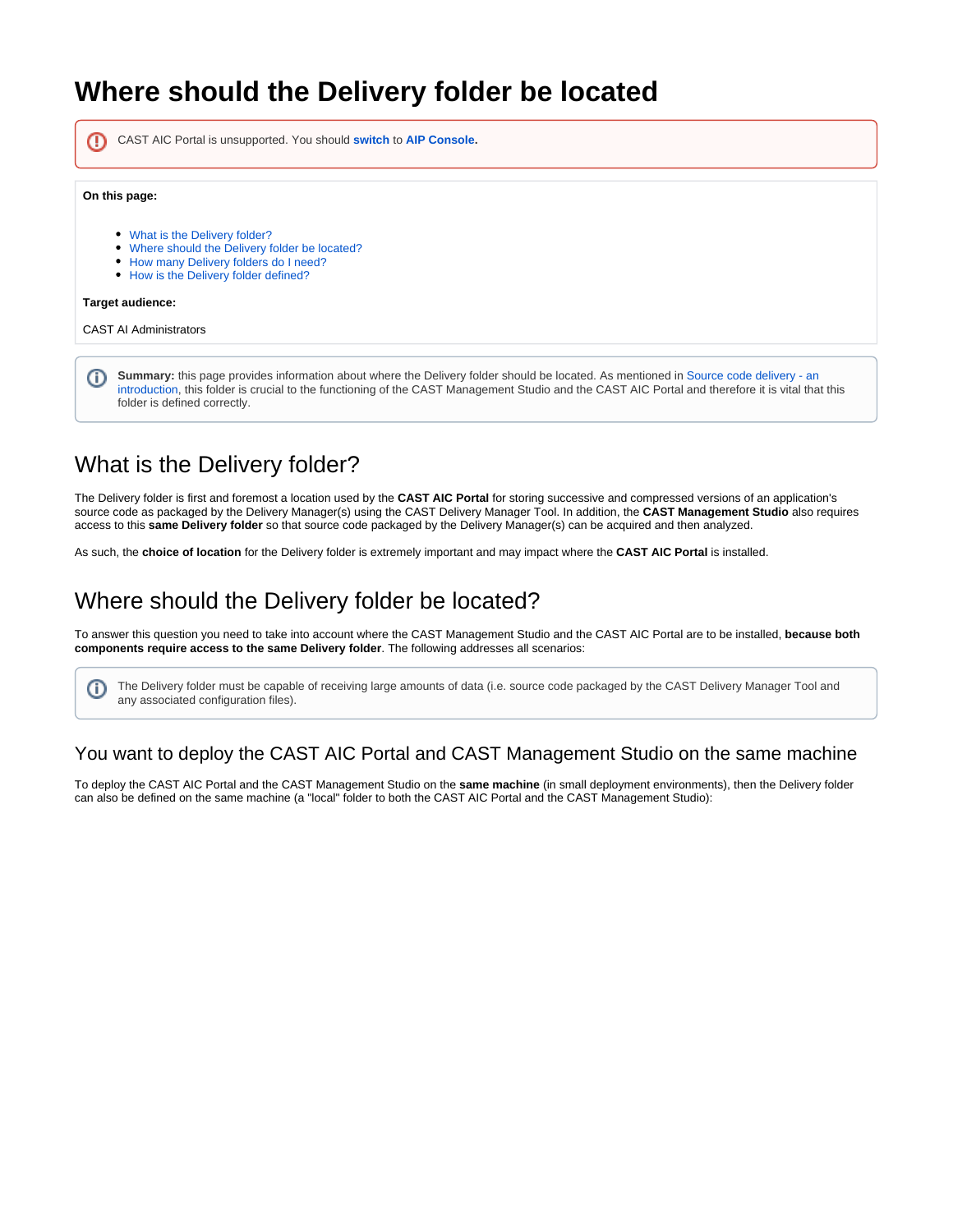

### You want to deploy the CAST AIC Portal and the CAST Management Studio on different machines

To deploy the CAST AIC Portal and the CAST Management Studio on **different machines**, you must ensure that the Delivery folder **is available to both** there are three options:

| Please take into account the following note IF the Delivery folder is remote to the machine on which the Application Server is running:          |
|--------------------------------------------------------------------------------------------------------------------------------------------------|
| • In a Windows deployment, the Windows user used to run the Application Server must have read/write access permissions on the<br>Delivery folder |

**A folder mounted on a remote file server or NAS and shared over the network**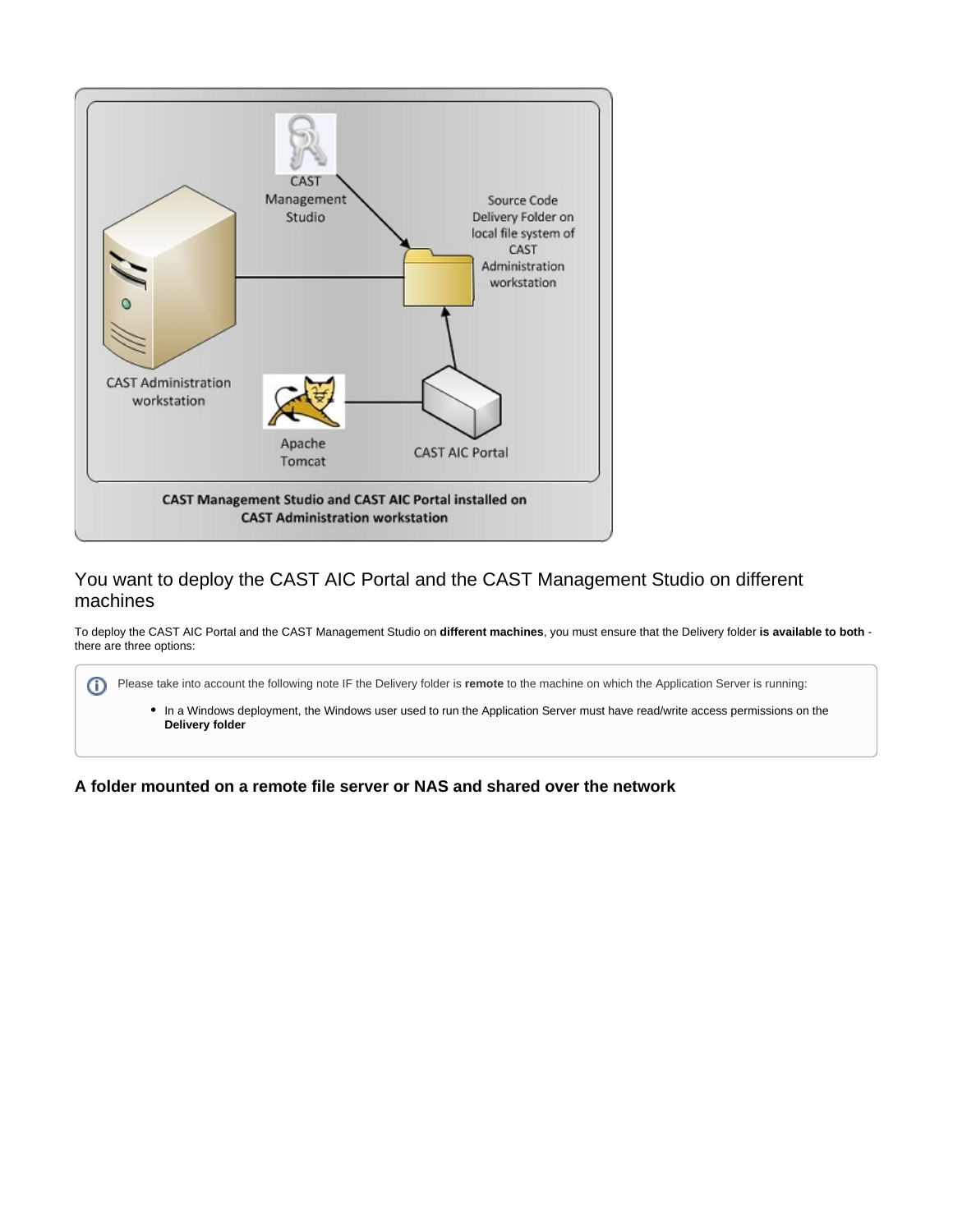

**A folder "local" to the CAST Management Studio that can be shared and accessed by the CAST AIC Portal**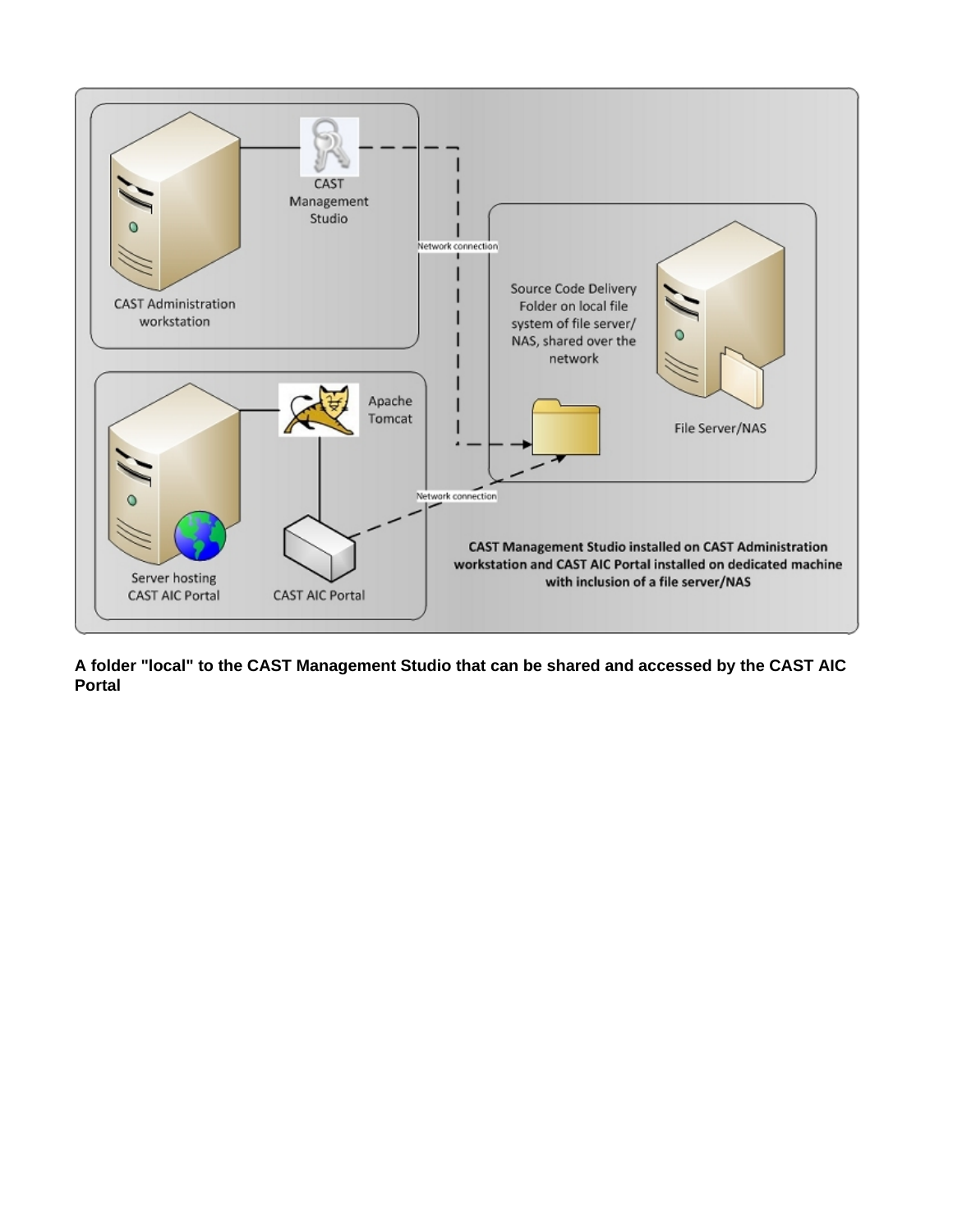

**A folder "local" to the CAST AIC Portal that can be shared and accessed by the CAST Management Studio**